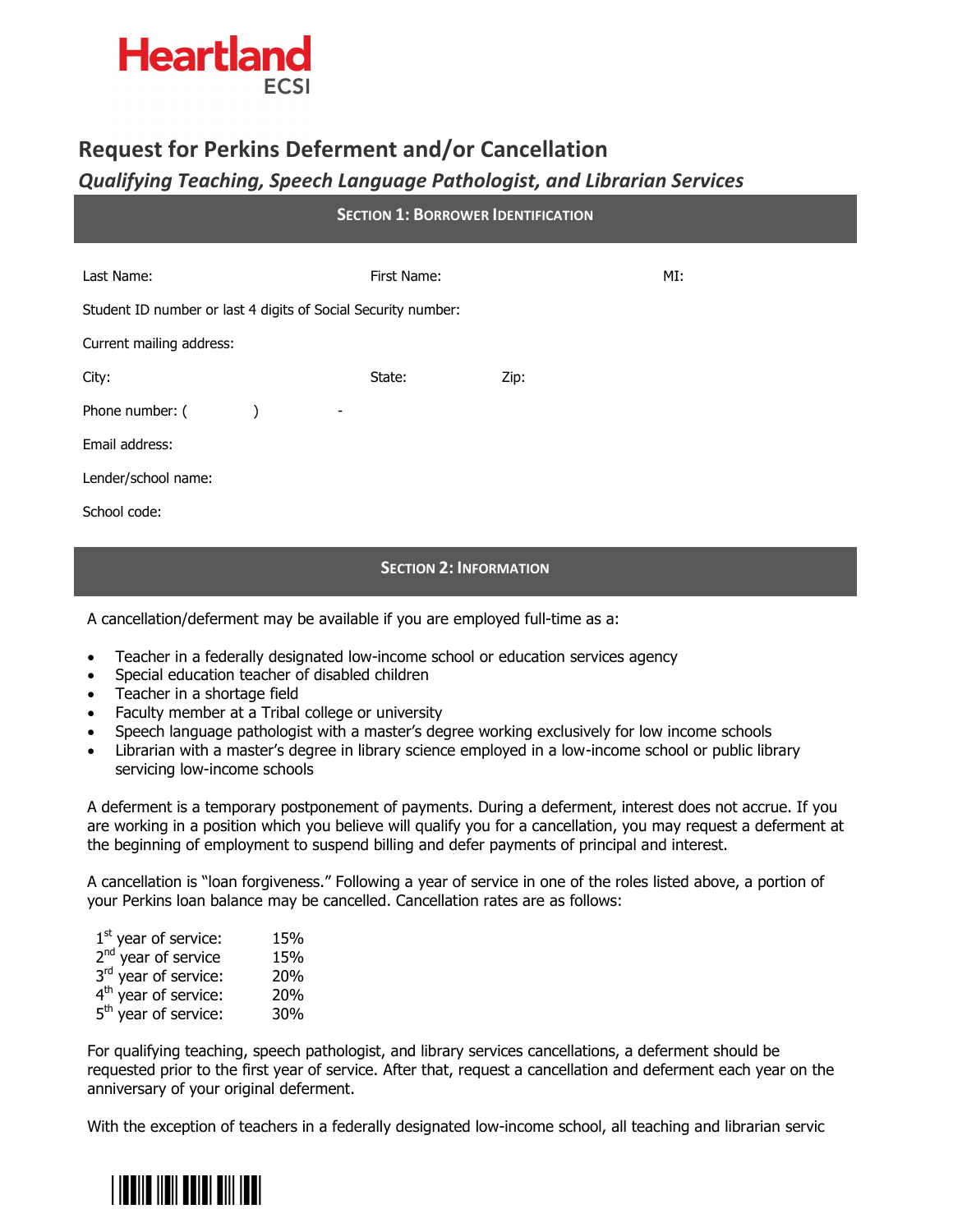With the exception of teachers in a federally designated low-income school, all teaching and librarian services deferments/cancellations require that an employer-certified job description be included with this form. Librarians and Speech Pathologists must provide documentation evidencing a master's degree.

|                                                                                                  |                                                                                                                                         |  |                          |  |    |            |                          | <b>SECTION 3: APPLICANT STATEMENT</b>                                                                         |
|--------------------------------------------------------------------------------------------------|-----------------------------------------------------------------------------------------------------------------------------------------|--|--------------------------|--|----|------------|--------------------------|---------------------------------------------------------------------------------------------------------------|
|                                                                                                  | I am/was employed full-time as:                                                                                                         |  |                          |  |    |            |                          |                                                                                                               |
|                                                                                                  | county:                                                                                                                                 |  |                          |  |    |            |                          | A teacher in a federally designated low-income school or educational services agency located in the following |
|                                                                                                  | A special education teacher of disabled children.                                                                                       |  |                          |  |    |            |                          |                                                                                                               |
|                                                                                                  | A teacher in a shortage field. I am teaching as a:                                                                                      |  |                          |  |    |            |                          |                                                                                                               |
|                                                                                                  | A faculty member at a Tribal college or university.                                                                                     |  |                          |  |    |            |                          |                                                                                                               |
|                                                                                                  | A librarian with a master's degree in library science employed in a low-income school or public library serving low-<br>income schools. |  |                          |  |    |            |                          |                                                                                                               |
| A speech language pathologist with a master's degree working exclusively for low-income schools. |                                                                                                                                         |  |                          |  |    |            |                          |                                                                                                               |
|                                                                                                  | Start date of employment:                                                                                                               |  | $\overline{\phantom{a}}$ |  |    |            |                          | Are you still employed? $\Box$ Yes<br><b>No</b>                                                               |
|                                                                                                  | If no, end date of employment:                                                                                                          |  |                          |  |    |            |                          |                                                                                                               |
| I am requesting:                                                                                 |                                                                                                                                         |  |                          |  |    |            |                          |                                                                                                               |
|                                                                                                  | Deferment from<br>service.                                                                                                              |  | $\sqrt{2}$ to            |  |    | $\sqrt{2}$ | $\overline{\phantom{a}}$ | as I anticipate completing one full year of                                                                   |
|                                                                                                  | Cancellation from                                                                                                                       |  | $\sqrt{ }$               |  | to |            |                          | as I have completed one full year of service.                                                                 |
|                                                                                                  |                                                                                                                                         |  |                          |  |    |            |                          |                                                                                                               |

|                                                                           | <b>SECTION 4: EMPLOYER CERTIFICATION</b>                  |
|---------------------------------------------------------------------------|-----------------------------------------------------------|
| This section must be completed by your employer.<br>Employer/School Name: | Name of Authorized Official:                              |
| Telephone Number: (<br>Address:                                           | Title of Authorized Official:<br>$\overline{\phantom{a}}$ |
| City:<br>Authorized Official Signature:                                   | State:<br>Zip:<br>Date:                                   |

## **PLACE OFFICIAL SEAL OR STAMP HERE (NOTARY SEAL NOT ACCEPTABLE)**

\_\_\_\_\_\_\_\_\_\_\_\_\_\_\_\_\_\_\_\_\_\_\_\_\_\_\_\_\_\_\_\_\_\_\_\_\_\_\_\_\_

NOTE: If an employer does not have an official stamp or seal, please attach a typed and signed letterhead certification. The letter must specifically state that the borrower is a full time employee and must include the hire date and job description.



I